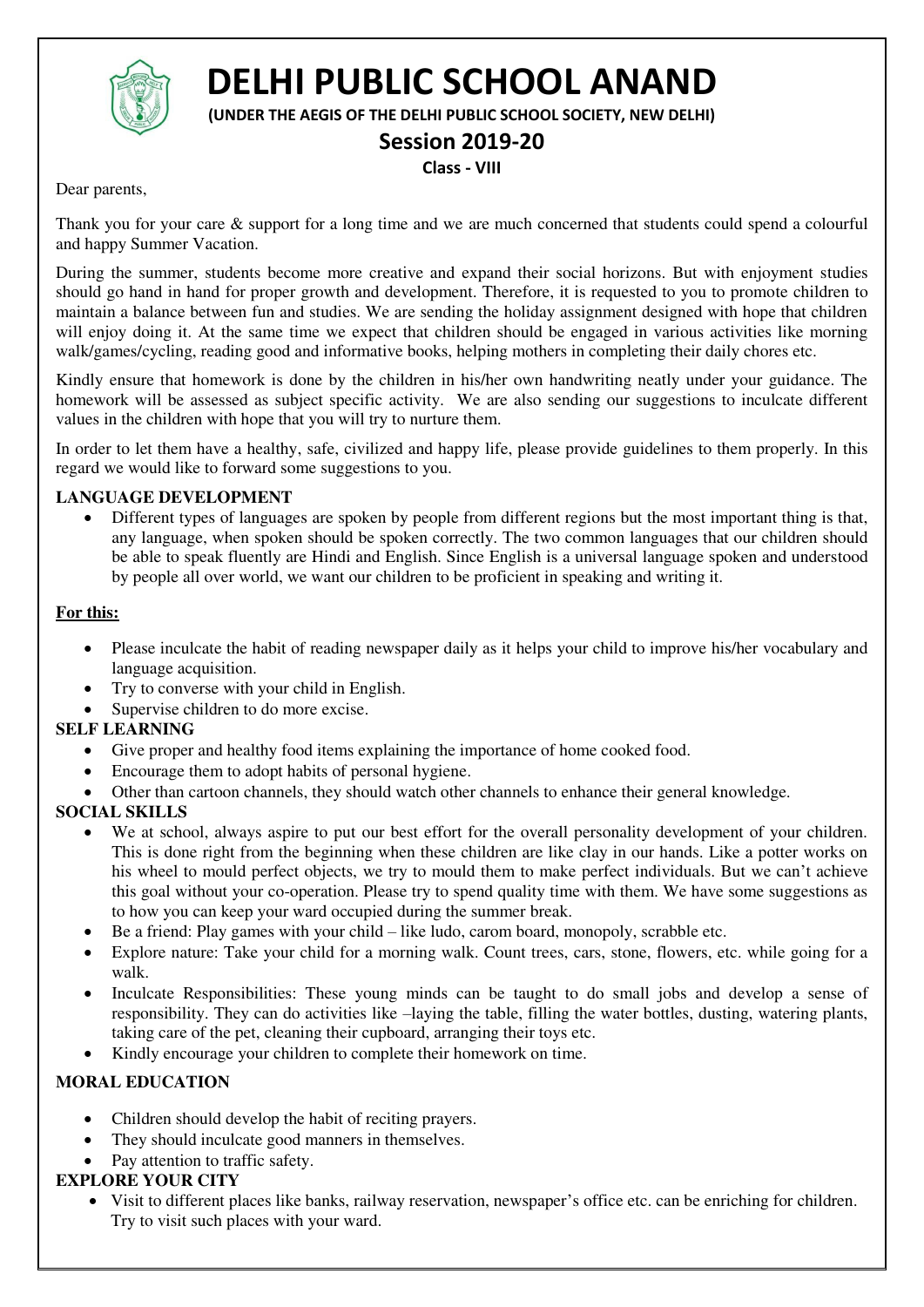# **Summer Vacation Homework Assignments Class VIII**

| <b>English</b>                                                                                                    |                                                                                                       |  |
|-------------------------------------------------------------------------------------------------------------------|-------------------------------------------------------------------------------------------------------|--|
| Chapter wise Assignment Sheet                                                                                     |                                                                                                       |  |
| <b>Science</b><br>Take 4-5 plastic bottles of different shapes and sizes. Join them together with small pieces of |                                                                                                       |  |
| 1.                                                                                                                |                                                                                                       |  |
|                                                                                                                   | rubber tube as shown in the figure. Keep this arrangement on a level surface. Now pour water in       |  |
|                                                                                                                   | any one of the bottles. Note whether the bottle in which water is poured gets filled first or all the |  |
|                                                                                                                   | bottles get filled up simultaneously. Note the level of water in all the bottles from time to time.   |  |
|                                                                                                                   | Explain your observations.                                                                            |  |
|                                                                                                                   |                                                                                                       |  |
| 2.                                                                                                                | Imagine that friction suddenly vanishes. How the life would be affected. List ten such situations.    |  |
|                                                                                                                   | (In the class work notebook)                                                                          |  |
| 3.                                                                                                                | Prepare index cards for any four metals and four non-metals. The card should have information         |  |
|                                                                                                                   | like name of metal/non-metal; its physical property and its uses.                                     |  |
|                                                                                                                   | 4. Make a circuit to test the conductivity of materials. (Please refer page 63)                       |  |
| <b>Social Science</b>                                                                                             |                                                                                                       |  |
| History: Ch 1,2                                                                                                   |                                                                                                       |  |
| Write summary of both chapters in atleast 100 to 150 words                                                        |                                                                                                       |  |
| Note down the important events with years                                                                         |                                                                                                       |  |
| Using a political map, locate British territories.                                                                |                                                                                                       |  |
| Collect various pictures of newspapers from internet which were published in India.                               |                                                                                                       |  |
| Arrange them in chronological order.                                                                              |                                                                                                       |  |
| Geography: Ch 1,2                                                                                                 |                                                                                                       |  |
| Write a brief note about the chapter in about 100 to 150 words.                                                   |                                                                                                       |  |
| Collect some pictures and information about conservation of resources.                                            |                                                                                                       |  |
| Make some decorative items using recyclable items like plastic bottles, jars, papers etc.                         |                                                                                                       |  |
| Civics: Ch 1,2                                                                                                    |                                                                                                       |  |
| Collect the information about different sections and articles in the Indian Constitution.                         |                                                                                                       |  |
| Note down the fundamental duties and rights.                                                                      |                                                                                                       |  |
| Note some historical amendments which have created landmark to the constitution.                                  |                                                                                                       |  |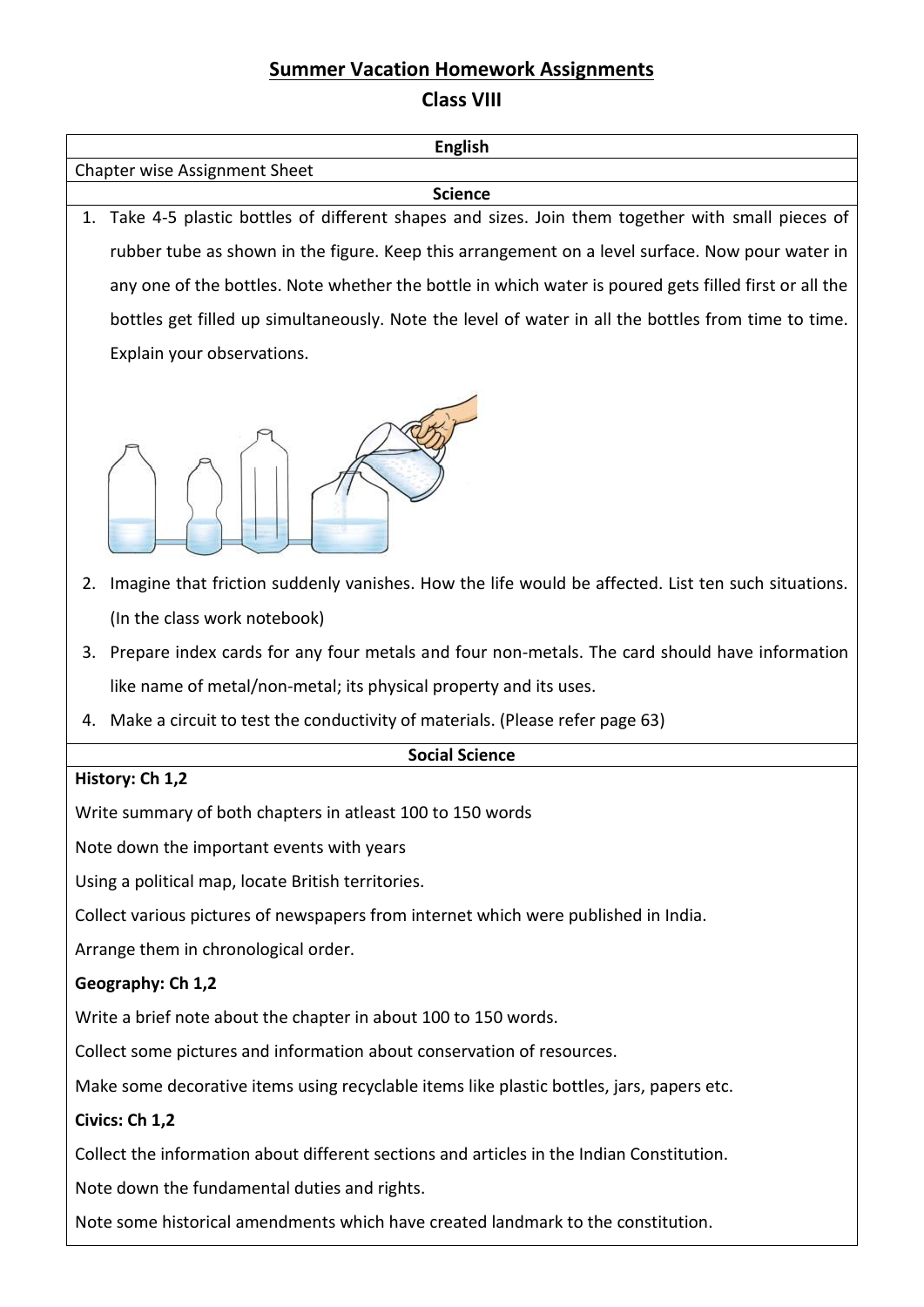किसी हिंदी अखबार से पाँच सकारात्मक खबरें चुनकर उन्की कतरन चिपकाएँ। उन्हीं खबरों को पुनः लिखकर उनका नया शीर्षक दें।

**Hindi** 

#### **Gujarati**

- **વિદ્યાર્થીઓએ જાતે સમાચારપત્ર બનાિવ. ું**
- સમાચાર પત્ર બનાવવા માટે નીચેની બાબતોનો અચૂક સમાવેશ કરવો.
	- **કોઈ એક િૈજ્ઞાવનક વિશે ફોટો લગાિીને લખવ. ું**
	- **કોઈ પણ એક કવિતા જાતે બનાિિી.**
	- **કોઈ એક િાતાા લખિી.**
	- **સામાન્યાજ્ઞાનના કોઈ પણ િીસ પ્રશ્નોતર લખિા.**
	- **જાતે કોઈપણ એક ચચત્ર (વિજ્ઞાનને લગત) ું બનાિવું તર્થા ત ેના વિશે વિગતિાર લખવ. ું**
	- **વિદ્યાર્થી પોતાની રીતે અન્ય કોઈપણ માહિતી લાિી સમાચારપત્રમાું સમાિેશકરી શકે છે.**
	- **સમાચાર પત્રને પોતાની રીતે સજાિવ. ું**

#### **Sanskrit**

शब्दरूपाणि अकारान्त - पुल्लिंग शब्द: बालक:, राम आकारान्त - स्त्रीलिंग शब्द: बालिका, माला अकारान्त नपुंसकलिंग (फल) धातु - रूपाणि (पठ - पढना), गम् - (गच्छ) - जाना

#### **Computer**

Vacation is full of memories which we all preserve. Take photographs / video of all your memories during your summer vacation and make a presentation or movie that can be displayed on a projector screen or TV. Apply animation, transition and background sound. Any specialized software like Window Movie Maker, Microsoft PowerPoint or any other software of your choice can be used to make the same.

#### **Note:**

- All the Assignments have to do in separate folder using assignment papers/ruled pages.
- Marks/grades will be allotted.
- Last date to submit the assignment is 20/06/2019.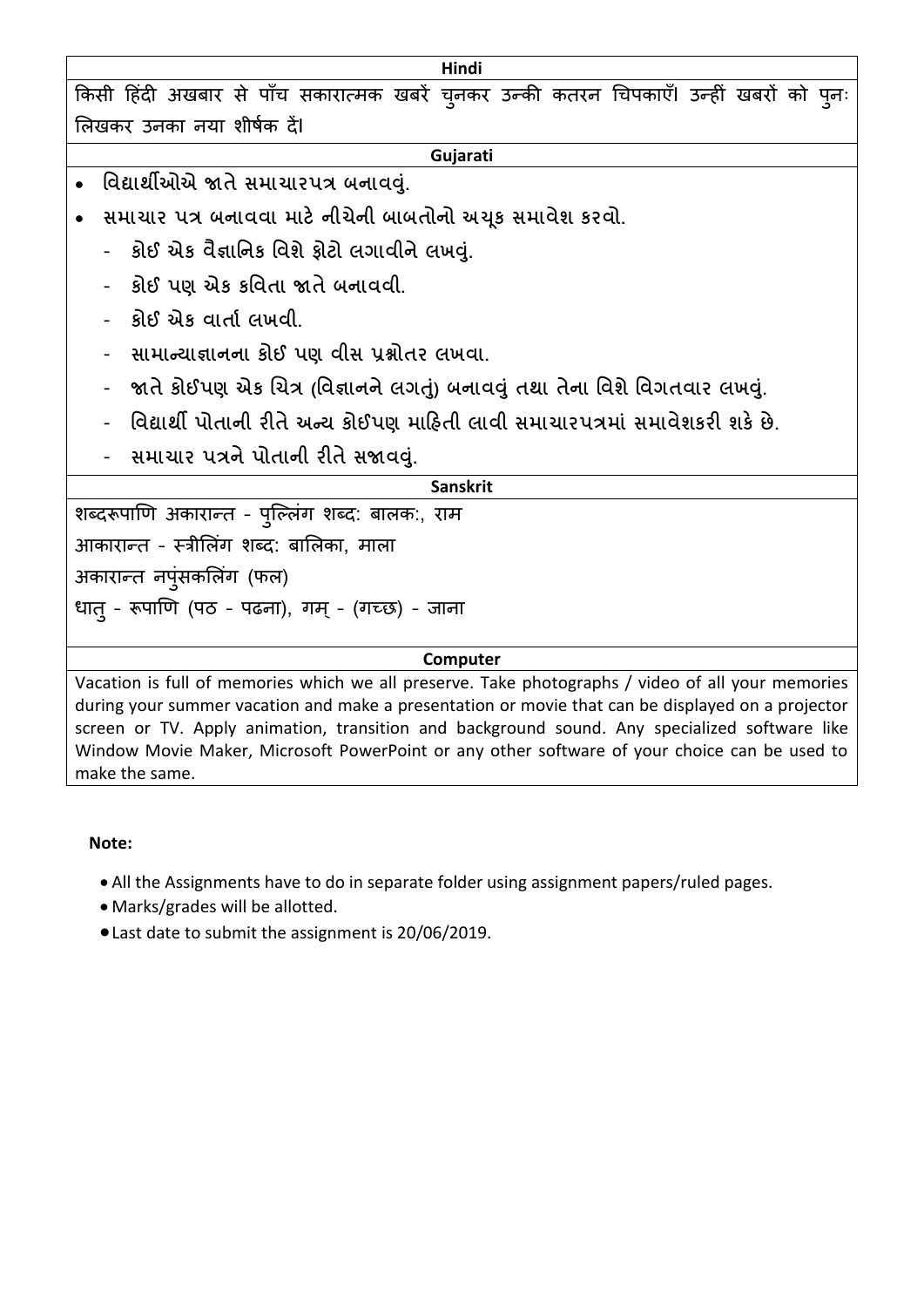|                                       | DELHI PUBLIC SCHOOL ANAND<br><b>Session 2019-20</b><br><b>Chapter wise Assignment Sheet</b> |
|---------------------------------------|---------------------------------------------------------------------------------------------|
| <b>Class</b><br>VIII<br>$\mathcal{L}$ | Date:                                                                                       |
| Subject :<br>English                  | Ch 1: George's Secret Key to the Universe                                                   |
|                                       |                                                                                             |

#### **Summary:**

Stephen Hawking, author of the multi-million copy bestselling *A Brief History of Time*, and his daughter Lucy explain the universe to readers of all ages. It is a scientific fiction in genre. George's parents, who have always been wary of technology, warn him about their new neighbors: Eric is a scientist and his daughter, Annie, seems to be following in his footsteps. But when George befriends them and Cosmos, their super-computer, he finds himself on a wildly fun adventure, while learning about physics, time, and the universe. With Cosmos's help, he can travel to other planets and a black hole. But what would happen if the wrong people got their hands on Cosmos?

#### **Points to remember**

- Annie is a daughter of Eric.
- Eric is a great science who has created Cosmos to peep into the world.
- Cosmos is not a common computer but it is a super computer which leads you to the Universe.
- Cosmos is planned so smartly that you need to wish it before starting it up.
- George has to take an oath before entering into the universe.
- Cosmos converts the window into the universe to give them closer look.
- There are billions of stars in the Universe.
- New stars are created all the time.
- They are born in giant clouds of dust and gas.
- Tens of millions of years it takes to born a star.
- When huge amount of gas and dust combines and shrinks to become a dense hot, the particles in the middle of the ball are so pressed together they start to fuse or join up, releasing an enormous amount of energy. This is called a nuclear fusion reaction.
- Stars are very hot even more than sun.

#### **Character**

- 1. Annie Eric's daughter.
- 2. Eric who made Cosmos.
- 3. George Friend of Annie who is very excited to know about universe.
- 4. Cosmos A super computer which leads to the Universe.

#### **Q.1 Fill in the blanks**

- 1) \_\_\_\_\_\_\_\_\_the author of the chapter George's Secret Key to the Universe.
- 2) is the genre of the chapter.
- 3) Cosmos is \_\_\_\_\_\_\_\_\_.
- 4) Eric's computer was small and  $\qquad \qquad$ .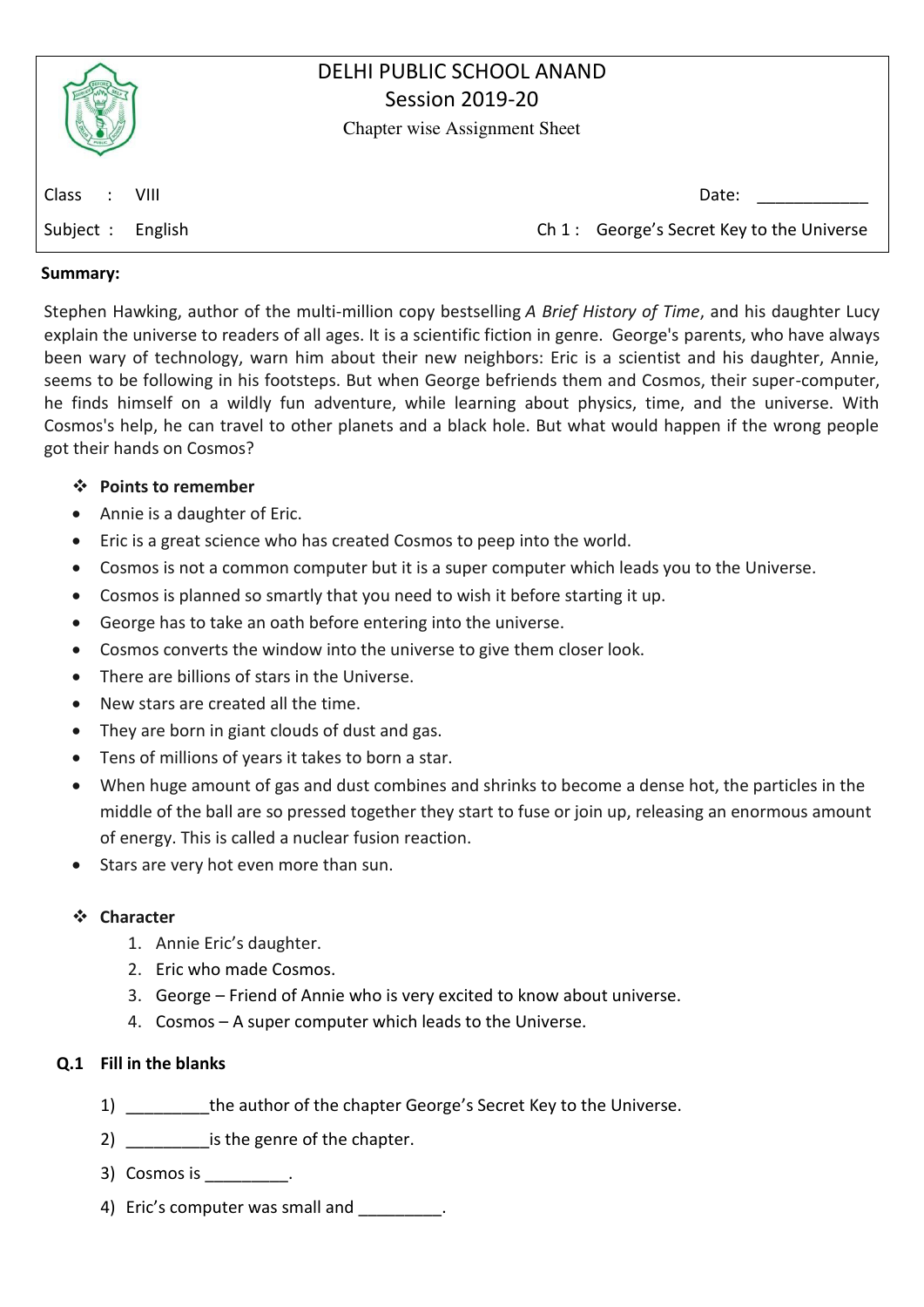5) It takes of years to born a star.

# **Q.2 Answer in brief**

- 1) From where the chapter is adopted?
- 2) Where the Oath was written?
- 3) What was the Oath about?
- 4) Why did Eric get confuse?
- 5) Why did Eric call Cosmos a ridiculous computer?
- 6) Why did Eric call Cosmos touchy?

# **Q.6 Answer in detail**

1) Write formation of Stars.

# **GRAMMAR**

A phrase is any group of words that does not contain a subject completing an action. When a group of words contains a subject doing an action (subject-verb), it becomes a clause.

# **Q.7 Underline the phrases used in the following sentences.**

- 1. The lion is an animal of great strength.
- 2. A homeless child has to spend his days in great misery.
- 3. He listened to me with great attention.
- 4. Do not play with naughty boys.
- 5. Calcutta is a city of thick population.
- 6. He is full of courage.
- 7. She was wearing a bangle made of gold.
- 8. An old man lived beside the lake.
- 9. The boy stood on the burning deck.
- 10. He wants to go home.
- 11. Do you enjoy reading this book?
- 12. The wicked vizier loves getting people into trouble.
- 13. He speaks like a born leader.
- 14. I have forgotten how to play this game.
- 15. He succeeded in the long run.

# **Q.8 Identify whether underlined words are phrase or clause from the following sentences.**

- 1. Opening the gate, Josh let his dog into the yard.
- 2. It is too bad that Ms. Fraser will not be teaching next year.
- 3. The player who hits the winning run will be the MVP for the game.
- 4. The girl whose leg was broken last year will be running in the big race tomorrow.
- 5. After listening to the students, Mr. Johnson changed his mind about the assignment.
- 6. After the game, the team went out for ice cream.
- 7. Vicky's dog went missing on the last stormy night.
- 8. They all started walking toward the mall.
- 9. Chelsea was waiting in front of the movie theater.
- 10. Whenever I don't have any homework, I like to go for a bike ride after school.

# **Q.9 Identify the type of sentence.**